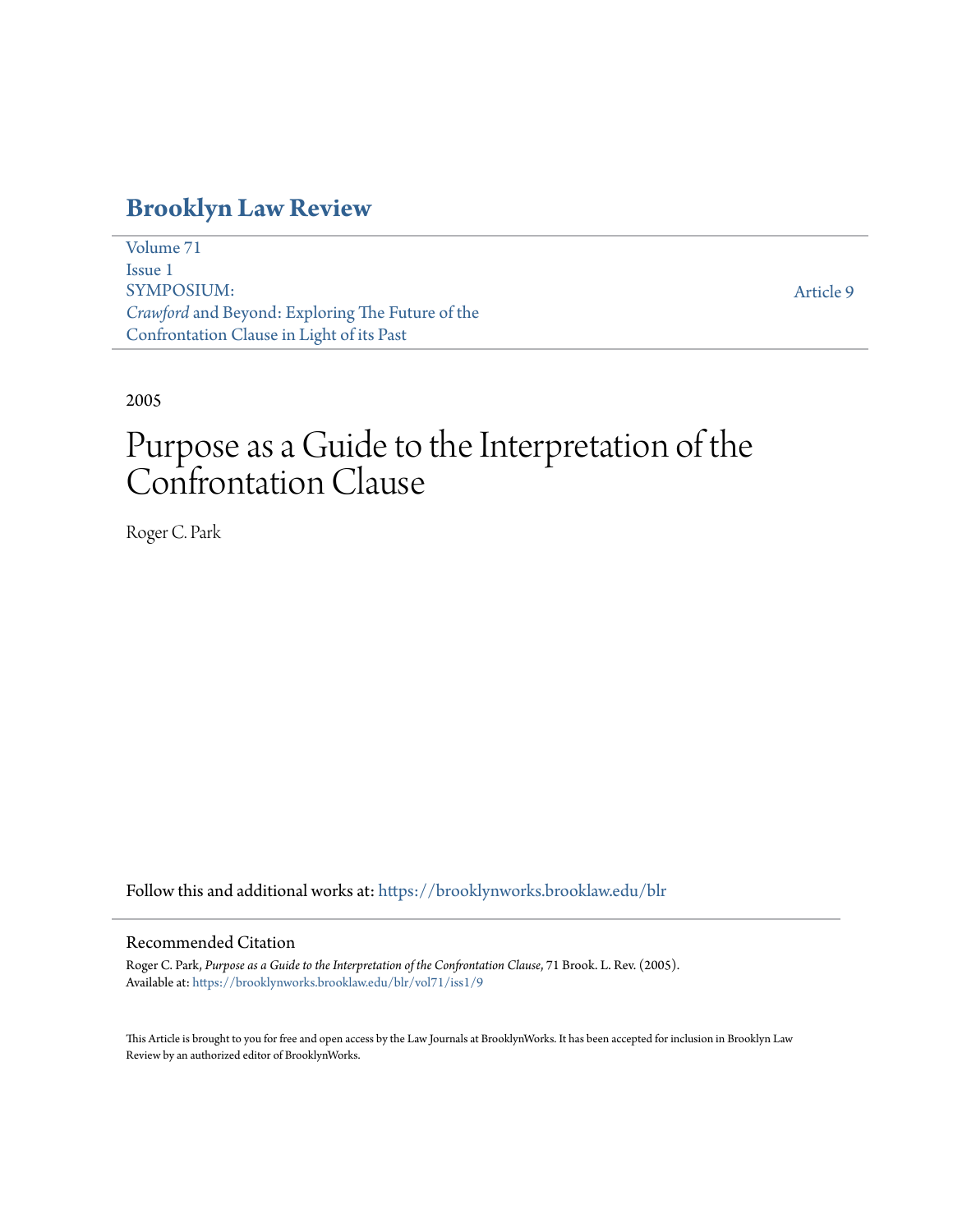## Purpose as a Guide to the Interpretation of the Confrontation Clause

#### *Roger C. Park*[†](#page-1-0)

I agree with most of the points raised by Professor Friedman's contribution to this symposium.<sup>1</sup> I applaud the change from *Ohio v. Roberts* to *Crawford v. Washington*, and I was one of the law professors who signed the Friedman amicus brief in *Crawford*.<sup>2</sup> But I differ from him about the approach that should be used in interpreting *Crawford*.

Professor Friedman does not seem to be completely comfortable with giving a purposive interpretation to the Confrontation Clause or with exploring the reasons for providing confrontation. In the paper presented here, he states that "[t]he purpose of the Confrontation Clause is to assure that prosecution testimony be given under prescribed conditions, most notably that it be in the presence of the accused and subject to cross-examination."[3](#page-1-3) This statement

<span id="page-1-1"></span><span id="page-1-0"></span> <sup>†</sup> James Edgar Hervey Professor of Law, UC Hastings College of Law. 1 Richard D. Friedman, *Grappling with the Meaning of "Testimonial"*, 71

<span id="page-1-2"></span> $^2$ Ohio v. Roberts, 448 U.S. 56 (1980); Crawford v. Washington, 541 U.S. 36 (2004).

<span id="page-1-3"></span><sup>(2004). 3</sup> Friedman, *supra* note 2, at 245. *Compare id. with* Richard D. Friedman, *Children as Victims and Witnesses in the Criminal Trial Process: The Conundrum of Children, Confrontation, and Hearsay*, 65 LAW & CONTEMP. PROBS. 243, 247 (2002). Professor Friedman's pre-*Crawford* article criticized the "reliability" approach of *Ohio v. Roberts*:

The Confrontation Clause is not a constitutionalization of the law of hearsay, with all its oddities. It does not speak of reliability or of exceptions. The confrontation right reflects a belief, central to our system of criminal justice, that a witness against a criminal defendant should give testimony under prescribed conditions – under oath, in the presence of the accused, subject to cross-examination, and, if reasonably possible, in open court. And this right should be recognized – as the language of the Confrontation Clause suggests – as categorical and not subject to exceptions.

*Id. Roberts* adopted a purposive approach to Confrontation doctrine. Ohio v. Roberts, 448 U.S. 56, 65 (1980). As interpreted, the *Roberts* approach did not provide much protection or guidance. One possible reaction to the shortcomings of *Roberts* is to abandon the attempt to articulate an overall purpose. In my view, *Roberts* was a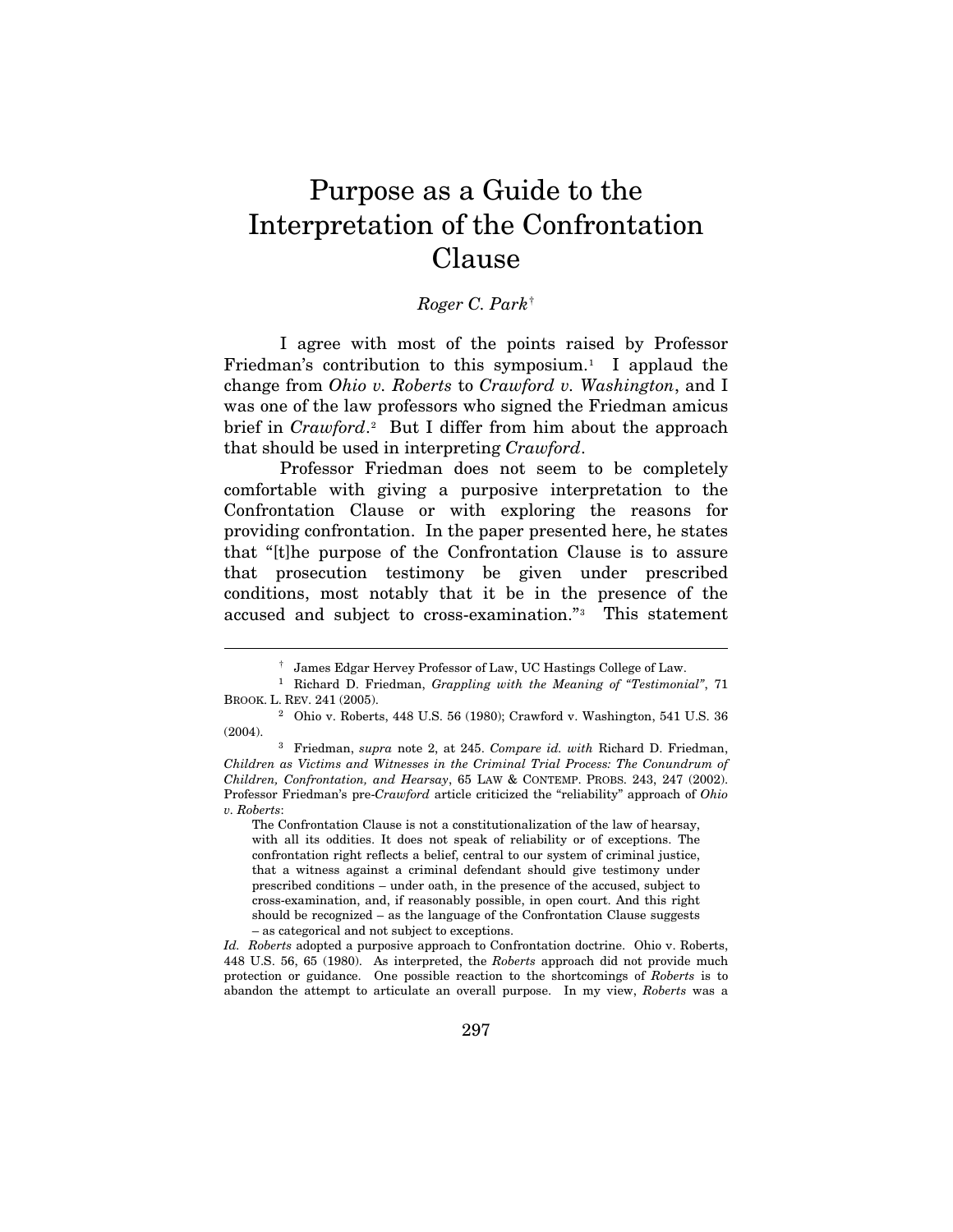describes procedural elements of confrontation, but it does not tell us why they are desirable. I think we should go a step further and ask "*Why* provide a procedure with crossexamination in the presence of the accused?" Where the text of the Confrontation Clause does not clearly resolve an issue, we should be guided by a concept of purpose.<sup>[4](#page-2-0)</sup>

The primary purpose of the Confrontation Clause is to prevent injustice caused by abuse of state power.[5](#page-2-1) Absence of confrontation facilitates the abuse of state power in at least three ways:

- 1. Secrecy Preventing the defendant from learning facts about the declarant, hearing the declarant's whole story, or learning about the circumstances under which the story was given.
- 2. Falsehoods Presenting a false account of the declarant's story or the conditions under which it was produced.
- 3. Undue influence Pressuring the declarant with torture, abuse or intimidation, or taking advantage of vulnerabilities of the declarant.

To some extent, the mere appearance of the declarant provides a modicum of protection against these abuses. The declarant who has been pressured by the prosecution may

failure not because it adopted a purposive approach, but because its delineation of purpose focused on reliability instead of the danger of abuse of state power, and

<span id="page-2-0"></span><sup>&</sup>lt;sup>4</sup> See Margaret A. Berger, *The Deconstitutionalization of the Confrontation Clause: A Proposal for a Prosecutorial Restraint Model*, 76 MINN. L. REV. 557, 560-01 (1992). Critiquing the cases interpreting *Ohio v. Roberts*, Professor Berger argued that the Court's opinions overlooked the core concern of the Bill of Rights in preventing government oppression. *Id.* at 557-61. She did not claim that she could prove that the drafters of the Bill of Rights intended that specific interpretation, noting the sparseness of the historic record. *Id.* at 562. Moreover, she would not advocate a narrow intentionalist approach to constitutional interpretation even if the historical record were more clear. *Id.* Instead, she advocated attributing to the Confrontation Clause a general purpose of giving "the accused and the public [the ability] to monitor, curb, and expose prosecutorial abuse," pointing out that this interpretation was historically plausible, consistent with a unitary view of the Bill of Rights, and compatible with the results of the Court's precedent, if not always with the language of its opinions.  $Id$ . at 562-63.

<span id="page-2-1"></span><sup>&</sup>lt;sup>5</sup> See id. at 560-61. It may also be accurate to say that the purpose of the Clause is to protect truth-finding. *See* Akhil Reed Amar, *Sixth Amendment First Principles*, 84 GEO. L.J. 641, 688 (1996). But I believe that the purpose is to deal with a particular kind of threat to the truth. The Clause was limited to criminal proceedings and framed with a view toward injustices such as those exhibited in the Raleigh trial. *See* Trial of Sir Walter Raleigh, 2 How. St. Tr. 1 (1603). I think it is reasonable and wise to see abuse of state power as the core concern, one calling for a confrontation procedure not constitutionally required in other types of legal proceedings, and calling for truth-finding safeguards that might be unnecessary if we could trust police, judges, and prosecutors to resist political influence and popular outrage.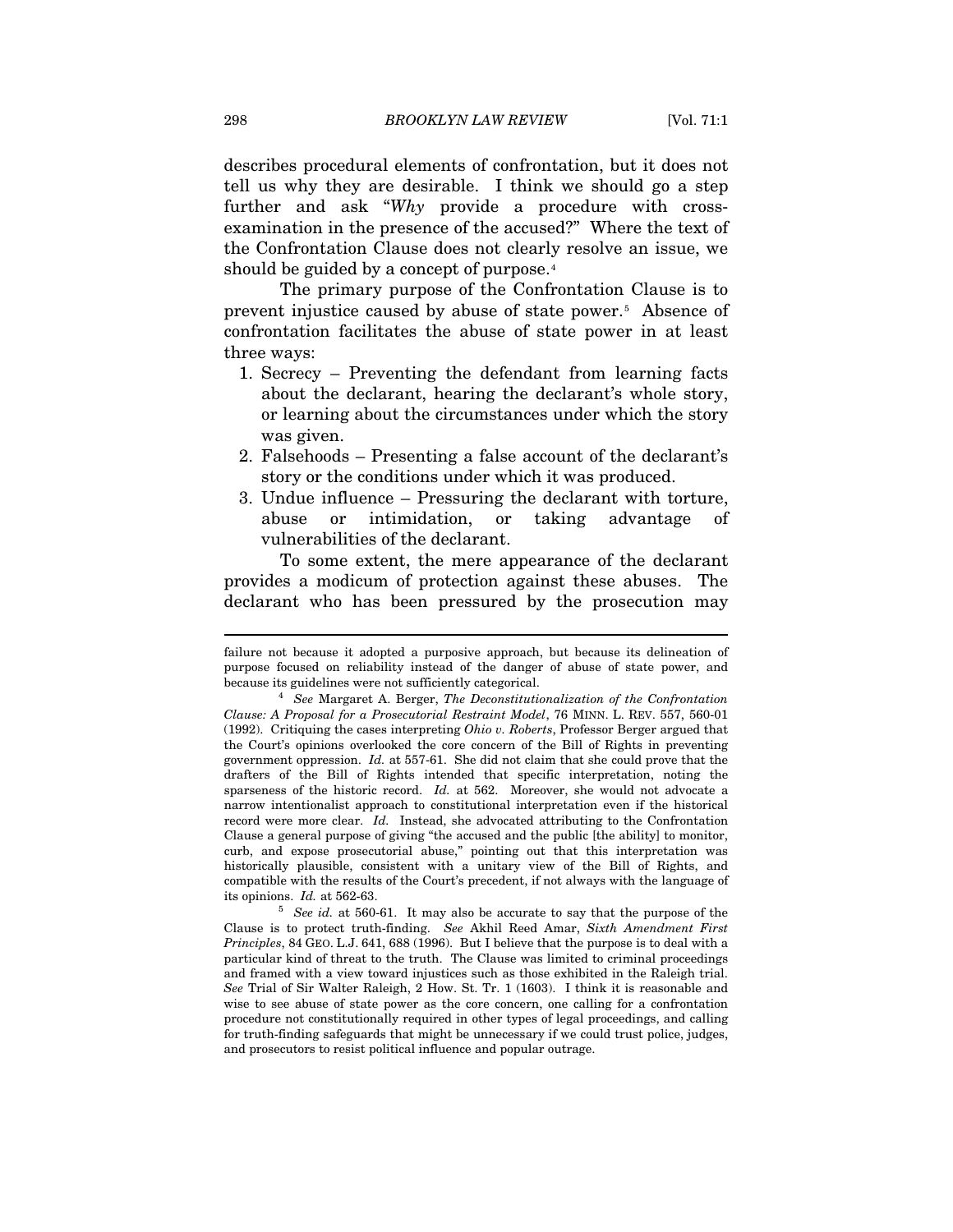recant spontaneously. In cases in which there is a danger of abuse of state power, even demeanor evidence may have some value. Scholars have expressed well-founded skepticism about demeanor as a lie detector, that is, about the ability of triers of fact to detect lying through cues such as nervousness, eye aversion, and hesitation. Lab experiments suggest that triers of fact are unlikely to be able to reach accurate results based on these cues.[6](#page-3-0) However, when one imagines accusations based upon intimidation, demeanor may be more useful. The fact that a witness might display psychological or physical signs of torture if the witness were presented in court might have some value in deterring this form of abuse, as would the fact that the witness might recant and make an accusation of intimidation if allowed to testify in open court. The experimental evidence does not rebut this possibility, nor could it, within the bounds of ethical experimentation.

However, cross-examination is probably more important than mere observation of the declarant. Although it is not a cure-all, it can help prevent abuses by allowing adversarial testing and the elicitation of concessions, and by enhancing the display of demeanor.

On cross-examination, sometimes a witness can be led into asserting facts that can be disproven, $\tau$  or into conceding

<span id="page-3-0"></span><sup>6</sup> *See* Olin Guy Wellborn III, *Demeanor*, 76 CORNELL L. REV. 1075, 1088 (1991); *see also* PAUL EKMAN, TELLING LIES 213 (2d ed. 1992); ALDERT VRIJ, DETECTING LIES AND DECEIT (2000); R.C.L. Lindsay, Gary L. Wells & Fergus J. O'Connor, *Mock-Juror Belief of Accurate and Inaccurate Eyewitnesses*, 13 LAW & HUM. BEHAV. 333, 337 (1989); Roger C. Park, *Empirical Evaluation of the Hearsay Rule*, *in* ESSAYS FOR COLIN TAPPER 91, 92-99 (Peter Mirfield & Roger Smith eds., 2003); Michael J. Saks, *What Do Jury Experiments Tell Us About How Juries (Should) Make Decisions?*, 6 S. CAL. INTERDISC. L.J. 1, 20-23 (1997); James P. Timony, *Demeanor Credibility*, 49 CATH. U. L. REV. 903, 930 (2000). 7 The notorious Detective Fuhrman in the O.J. Simpson trial provides one

<span id="page-3-1"></span>example. On cross-examination of the allegedly racist detective, defense counsel got Fuhrman to deny that he had used the word "nigger" in the past ten years. Christopher B. Mueller, *Introduction: O.J. Simpson and the Criminal Justice System on Trial*, 67 U. COLO. L. REV. 727, 733 (1996). When conclusive proof to the contrary emerged, the prosecution's whole case was seriously damaged. *Id.* at 733. For other examples of this "commit and contradict" tactic, see FRANCIS L. WELLMAN, THE ART OF CROSS-EXAMINATION 85-89 (4th ed., Touchstone 1997) (1903) (on cross-examination, an expert witness claimed that an authoritative treatise supports his position, and is discredited when lawyer produces the treatise and expert cannot show where treatise supports him); *id.* at 136-38 (witness claimed crucial meeting made him late for school, and on cross confirmed and amplified story by saying he had been marked late at school; cross-examiner was allowed to point out that the all city schools were closed on December 28 and to ask witness for an explanation how he could have gone to school that day; witness had no answer); 5 JOHN HENRY WIGMORE, EVIDENCE IN TRIALS AT COMMON LAW § 1368, at 39 (Chadbourn rev., Little Brown and Co. 1974) (witness testified on cross that he weighed arsenic by shot and found some missing, lawyers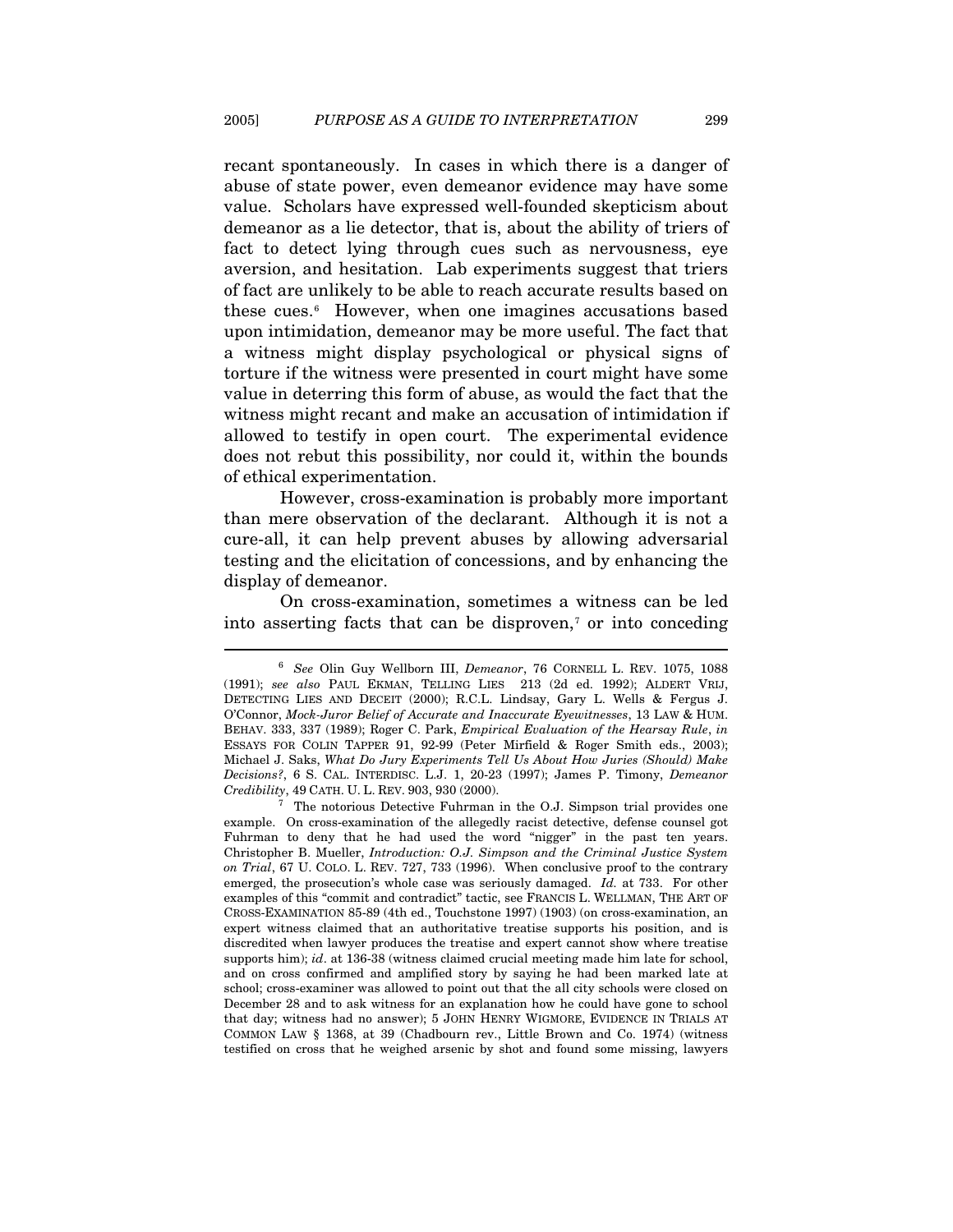facts because the witness fears that lies can be disproved. Testing can include asking the witness to describe facts that the witness could be expected to know if the witness's other testimony were true, or to show knowledge and skill consistent with claimed expertise. For example, a witness who claims to have been in the house of the accused could be asked to describe its interior.[8](#page-4-0) A child who has been led into false testimony could be tested for suggestibility by a crossexamination that amounts to a suggestive interview.<sup>9</sup> The cross-examiner of an honest witness can often hope for concessions, as can the cross-examiner of a witness who is afraid to lie for fear of being contradicted. The witness who is testifying under compulsion from the prosecution may be eager to offer concessions.

In the O.J. Simpson trial, for example, Kato Kaelin, a houseguest at Simpson's estate, was called as a witness for the prosecution. Some of his testimony was favorable to the prosecution: he had seen Simpson before the murders, his contact with Simpson ended in plenty of time for Simpson to have committed the murders, and he had heard thumps on the wall of his living quarters at a time that would connect Simpson with the bloody glove found nearby. Nonetheless, Kaelin was a disappointment to the prosecution. Perhaps because he resented threats that he would be prosecuted if he did not cooperate in the investigation, Kaelin seemed to shade his testimony toward the defense on other points. For instance,

gathered samples of shot from local grocers, finding that different parcels of shot varied more in weight than the weight of the allegedly missing arsenic). 8 For examples of this type of cross-examination, see JOHN HENRY WIGMORE,

<span id="page-4-0"></span>THE SCIENCE OF JUDICIAL PROOF § 248 (3d ed. 1937) (Surratt's trial; witness testified he saw the accused in a hotel in Elmira, but was unable to describe hotel or other features of Elmira); *id.* (Langton's trial; servant who testified where employer was in crucial month was not able to say where he was in other months, explaining "the question that I came for, my lord, did not fall upon that time"); *id.* (Hillmon's trial; witness was able to say that Hillmon was missing a tooth but not whether other

<span id="page-4-1"></span>acquaintances were missing teeth).<br><sup>9</sup> One leading authority, John E.B. Myers, suggests that the cross-examiner should test the child by, in effect, doing a suggestive interview. John E.B. Myers, *The Child Witness: Techniques for Direct Examination, Cross-Examination, and Impeachment*, 18 PAC. L.J. 801, 887 (1987). He recommends that the cross-examiner display a friendly, low-key demeanor, seeking to establish rapport with the child, while reinforcing answers favorable to the cross-examiner with nods or other signs of approval. *Id.* at 878-79. He gives an example from a transcript in which the lawyer induced the child to say that they had met before and that the lawyer was wearing a red suit with stripes around the legs, facts that were not true. *Id.* at 887.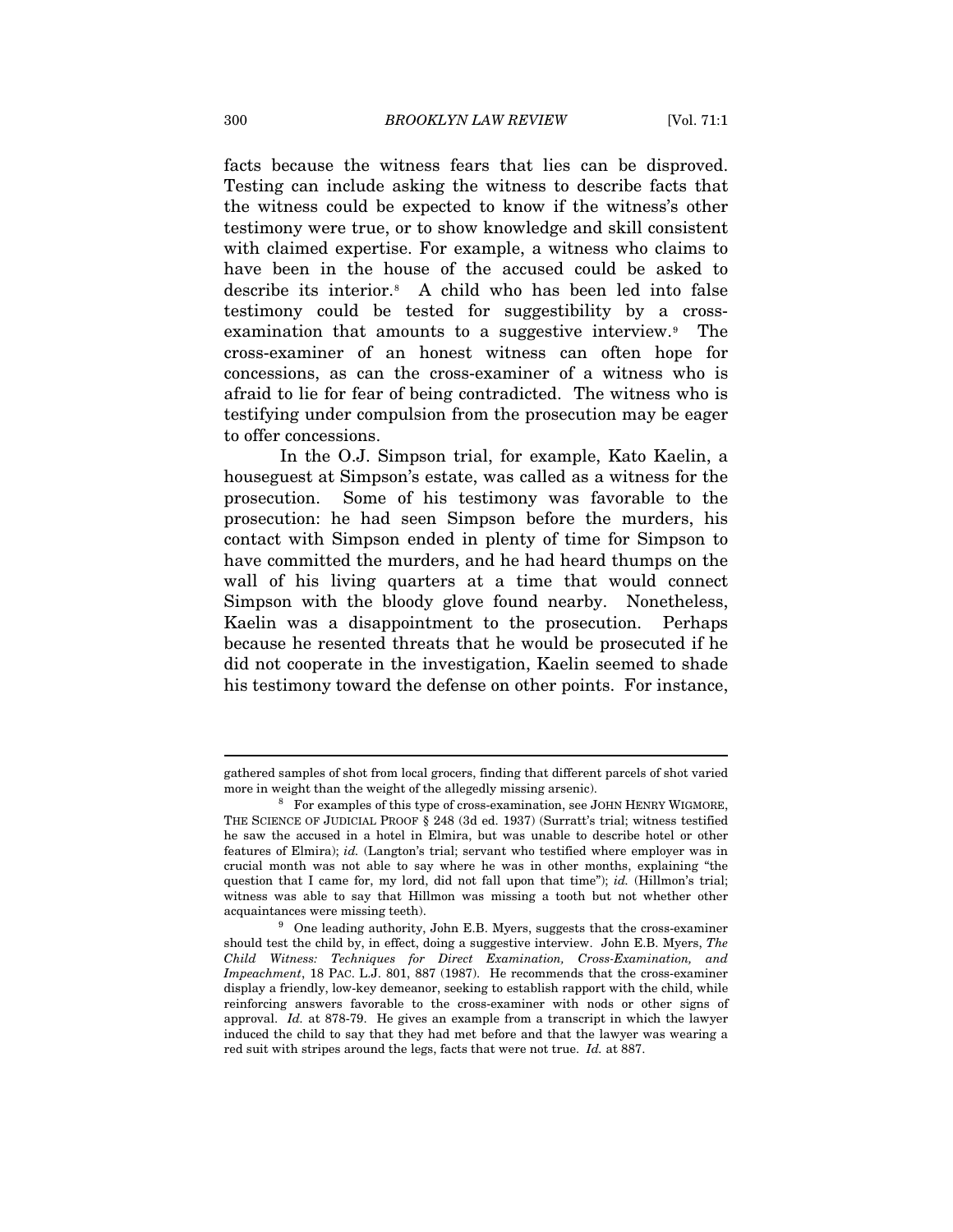during cross-examination by the defense, he described Simpson as laid-back and relaxed shortly before the murders occurred.[1](#page-5-0)0

Tests, however, can backfire, so they are not always the best tactic for cross-examination. Ordinarily, in fact, lawyers are cautious about using them. In a normal case, the crossexaminer is best off following the prevailing take-no-chances approach, under which the lawyer puts a fact to the witness that the witness cannot deny and whose answer is known ahead of time.[11](#page-5-1) For example, rather than, "Describe what you saw inside the house," the more typical cross-examination question would be something like, "It was dark, wasn't it?" A take-no-chances cross-examination can be persuasive, but it is not essential to the preservation of justice.

In thinking about the Confrontation Clause, we need to think about the extraordinary case: the one in which there is a danger of abuse of state power, such that cross-examination serves as a safeguard against overreaching. Cross-examination prevents overreaching when it adds something new, something that cannot otherwise be shown as evidence. It is the resort of the defendant who is at such a disadvantage that he can take chances, as Sir Walter Raleigh did when he said that he would put his whole case on Lord Cobham's testimony if they would but produce Cobham from "the house hard by."[12](#page-5-2)

Even Justice Scalia's opinion in *Crawford* shows signs of being open to a functional approach, so long as the assessment is filtered through the eyes of the Framers. In responding to Chief Justice Rehnquist's lament that the fact that a statement is testimonial does not make it any less reliable, he wrote:

Involvement of government officers in the production of testimony with an eye toward trial presents unique potential for prosecutorial abuse – a fact borne out time and again throughout a history with which the Framers were keenly familiar. This consideration does not evaporate when testimony happens to fall within some broad, modern hearsay exception, even if that exception might be justifiable in other circumstances.<sup>[13](#page-5-3)</sup>

<span id="page-5-1"></span><span id="page-5-0"></span><sup>&</sup>lt;sup>10</sup> See JEFFREY TOOBIN, THE RUN OF HIS LIFE 123 (1996).<br><sup>11</sup> For expositions of the take-no-chances approach, see STEVEN LUBET, MODERN TRIAL ADVOCACY 105-21 (2d ed. 1997) and THOMAS A. MAUET, TRIAL TECHNIQUES 252 (5th ed. 2000). 12 Trial of Sir Walter Raleigh, 2 How. St. Tr. 1 (1603); *See* JON R. WALTZ &

<span id="page-5-3"></span><span id="page-5-2"></span>ROGER C. PARK, CASES AND MATERIALS ON EVIDENCE 97-98 (10th ed. 2004) (quoting J.G. PHILLIMORE, HISTORY AND PRINCIPLES OF THE LAW OF EVIDENCE 157 (1850) (providing an account of the Raleigh trial). 13 *Crawford*, 541 U.S. at 56 n.7.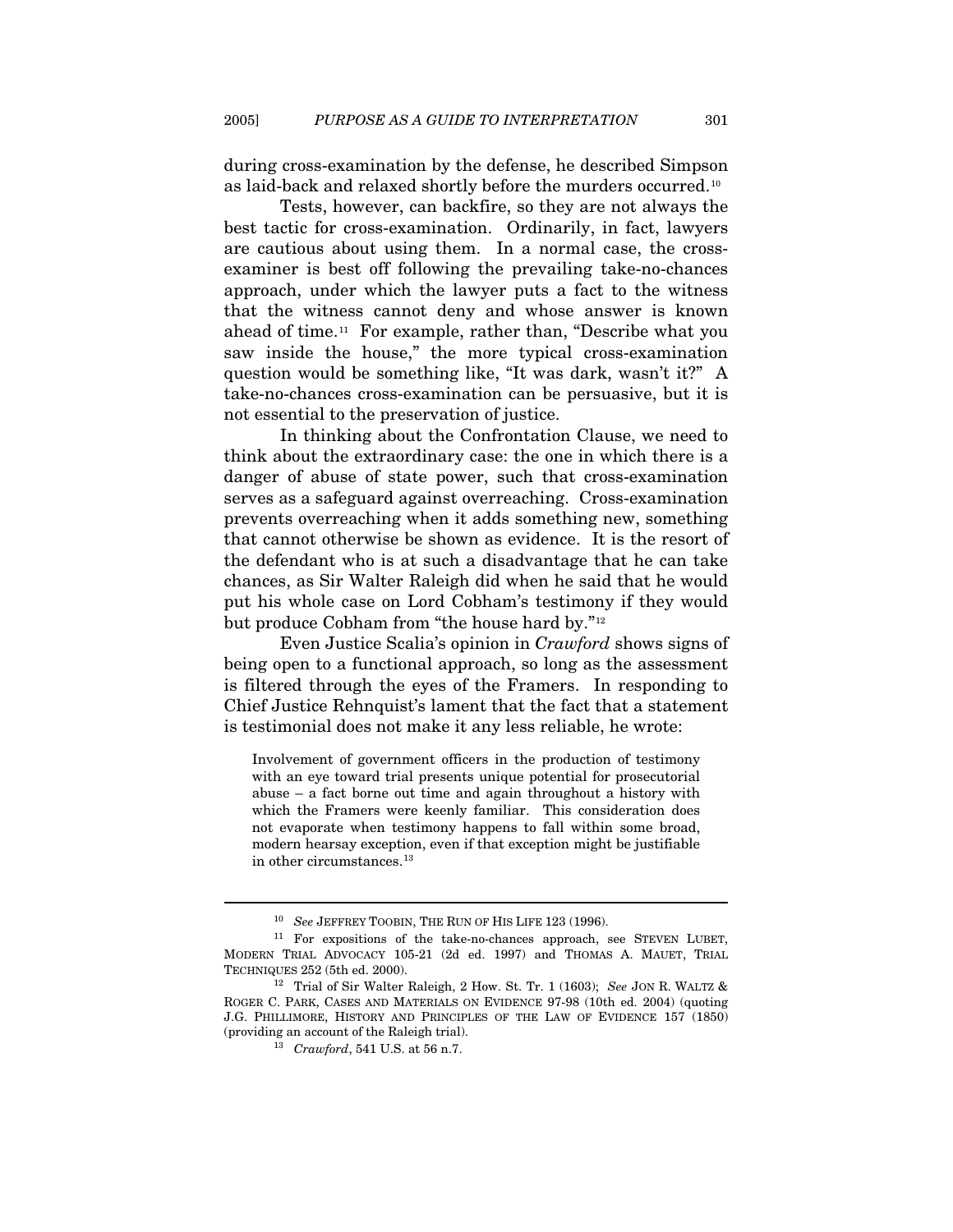There are dangers, though, in using a functional approach instead of an historical/conceptual one. It is possible that judges will use a functional approach to water down the right to confrontation, whereas an unexplained historical/conceptual approach might hold its ground a while longer. But, for those who are in favor of protecting the rights of the accused, it is awkward to switch back and forth between interpretive approaches depending upon the results that they reach. I think it is better to argue forthrightly for safeguards and explain the reasons for them. History can be an uncertain friend, and unless we really are convinced of the superiority of eighteenth century procedures and penalties, we should prefer to interpret constitutional text in light of general purposes.

The task of interpreting the concept of "testimonial" evidence has fallen mostly on state court trial judges and the justices of state intermediate appellate courts. These judges may have intellectual attainments that rival those of the Justices of the United States Supreme Court, but they lack the Supreme Court's platoon of law clerks and its amicus briefs, not to mention its ability to control its docket. If their interpretations of terms left undefined by the Supreme Court are to be guided by anything other than instinct and dictionary definitions, that guidance should come from analogies drawn against the background of a concept of purpose. It is unrealistic to expect these judges and the lawyers who appear before them to research English procedural history or the intent of the Framers. Doing that research would deprive judges of time needed for other tasks imposed upon them by higher courts, such as learning the scientific method in order to screen expert testimony.

What difference would it make if judges focused on the danger of abuse of state power? In child abuse cases, a concern about state misconduct might lead to concern about whether the child was subjected to suggestive interviewing, and not whether the child was old enough to understand that the interview might lead to prosecution.<sup>[14](#page-6-0)</sup> In both child and adult cases, judges might be more likely to allow casual hearsay that

<span id="page-6-0"></span><sup>14</sup> *Compare* Berger, *supra* note 3, at 566 ("In these kinds of cases the Confrontation Clause should be interpreted to restrain prosecutors from using suggestive, manipulative questioning techniques."), *with* Friedman, *supra* note 2, at 249-51 (suggesting tentatively that a child's response to suggestive questioning could be considered nontestimonial if the child was too young to realize that the statement might be used prosecutorially).